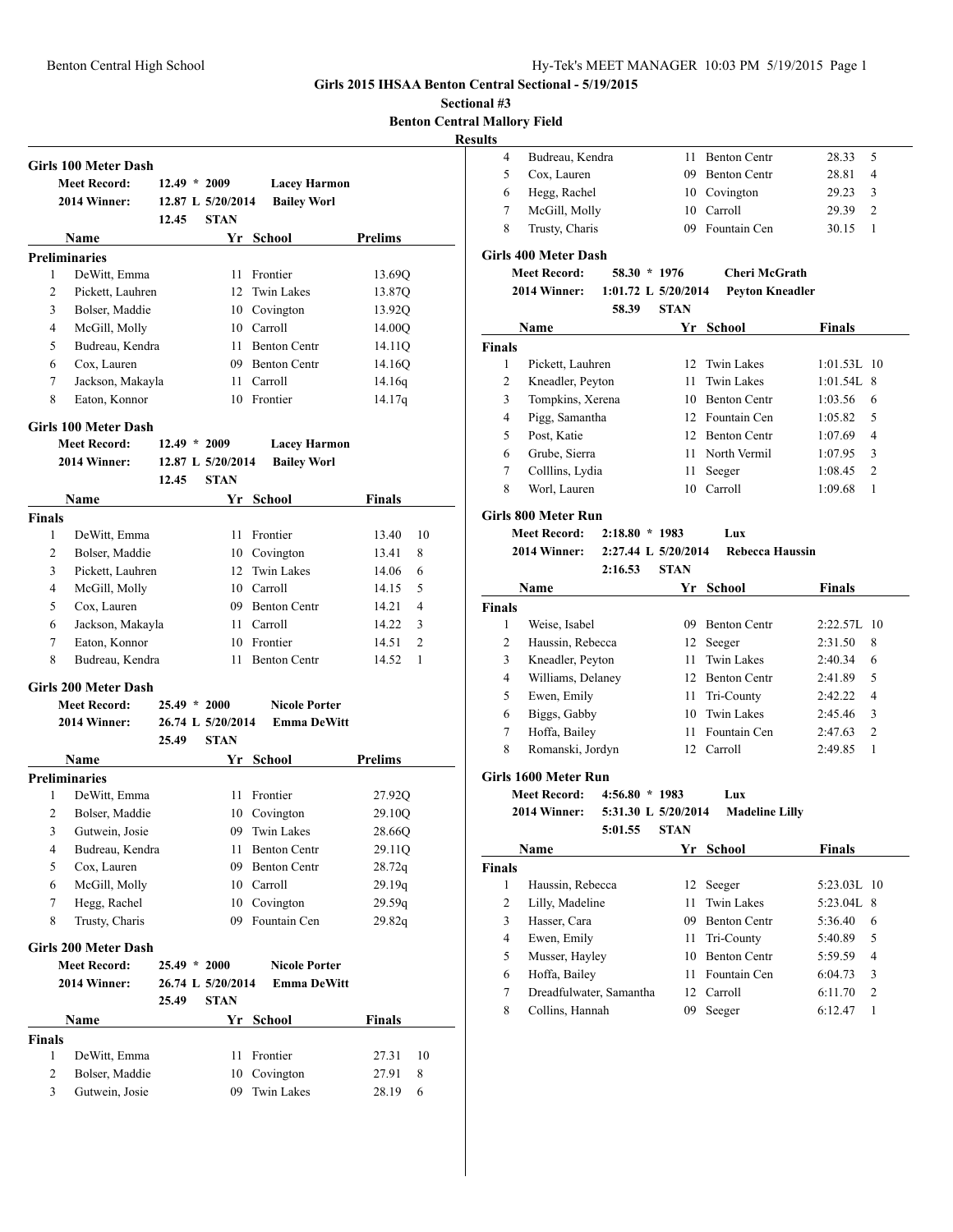**Girls 3200 Meter Run**

**Finals**

### **Girls 2015 IHSAA Benton Central Sectional - 5/19/2015**

**Sectional #3 Benton Central Mallory Field**

# **Results**

|   | Bordner, Shania       | 10 Carroll      | 52.65 5 |               |
|---|-----------------------|-----------------|---------|---------------|
|   | Thayer, Amanda        | 11 Twin Lakes   | 53.62   | 4             |
| 6 | Schluttenhofer, Kayla | 10 Benton Centr | 54.17   | -3            |
|   | Kender, Abigail       | 10 Delphi       | 54.94   | $\mathcal{D}$ |
|   | Butts, Meagan         | 09 Fountain Cen | 56.81   |               |
|   |                       |                 |         |               |

## **Girls 4x100 Meter Relay**

**Meet Record: 50.10 \* 1999**

### **2014 Winner: 52.90 L 5/20/2014 Carroll (Flora)**

## **B Worl, L Bush, M Jackson, B Maxwell**

**48.85 STAN**

| Team                        |                                                                                                                                                                                                                                                                                                                                | <b>Finals</b>           |
|-----------------------------|--------------------------------------------------------------------------------------------------------------------------------------------------------------------------------------------------------------------------------------------------------------------------------------------------------------------------------|-------------------------|
| <b>Finals</b>               |                                                                                                                                                                                                                                                                                                                                |                         |
| <b>Twin Lakes</b>           | A                                                                                                                                                                                                                                                                                                                              | 52.47L 10               |
| 1) Chiszar, Corby 12        |                                                                                                                                                                                                                                                                                                                                | 2) Tirpak, Caitlin 10   |
| 3) Gutwein, Josie 09        |                                                                                                                                                                                                                                                                                                                                | 4) Pickett, Lauhren 12  |
| 5) Puga, Jessica 12         |                                                                                                                                                                                                                                                                                                                                | 6) Garcia, Maria 11     |
| Covington                   | A                                                                                                                                                                                                                                                                                                                              | 8<br>52.94              |
| 1) Bodine, Reese 11         |                                                                                                                                                                                                                                                                                                                                | 2) Bolser, Maddie 10    |
| 3) Hall, Kelsey 10          |                                                                                                                                                                                                                                                                                                                                | 4) Hegg, Rachel 10      |
| 5) Hetrick, Alexis 11       |                                                                                                                                                                                                                                                                                                                                | 6) Hinkle, Kierstyn 09  |
| Carroll (Flora)             | А                                                                                                                                                                                                                                                                                                                              | 53.74<br>6              |
| 1) McGill, Molly 10         |                                                                                                                                                                                                                                                                                                                                | 2) Bordner, Shania 10   |
| 3) Bush, Lauren 10          |                                                                                                                                                                                                                                                                                                                                | 4) Jackson, Makayla 11  |
| 5) Bane, Alex 09            |                                                                                                                                                                                                                                                                                                                                | 6) Shafer, Schalene 10  |
| 7) Silverthorn, Samantha 09 |                                                                                                                                                                                                                                                                                                                                | 8) Snyder, Alison 12    |
| Frontier                    | А                                                                                                                                                                                                                                                                                                                              | 54.61<br>5              |
| 1) Anderson, Haylee 10      |                                                                                                                                                                                                                                                                                                                                | 2) DeWitt, Emma 11      |
| 3) Eaton, Konnor 10         |                                                                                                                                                                                                                                                                                                                                | 4) Simmons, Mikayla 09  |
| 5) Woods, Riley 09          |                                                                                                                                                                                                                                                                                                                                |                         |
|                             | А                                                                                                                                                                                                                                                                                                                              | 54.67<br>4              |
| 1) Budreau, Kendra 11       |                                                                                                                                                                                                                                                                                                                                | 2) Cox, Lauren 09       |
|                             |                                                                                                                                                                                                                                                                                                                                | 4) Zamora, Anali 10     |
|                             |                                                                                                                                                                                                                                                                                                                                | 6) Wilson, Totionna 10  |
|                             | А                                                                                                                                                                                                                                                                                                                              | 55.77<br>3              |
|                             |                                                                                                                                                                                                                                                                                                                                | 2) Bahler, Sarah 12     |
|                             |                                                                                                                                                                                                                                                                                                                                | 4) Casbon, Kylie 09     |
|                             |                                                                                                                                                                                                                                                                                                                                | 6) Willhite, Kaylee 09  |
|                             | А                                                                                                                                                                                                                                                                                                                              | 58.77<br>$\overline{2}$ |
|                             |                                                                                                                                                                                                                                                                                                                                | 2) Gear, Emilee 10      |
|                             |                                                                                                                                                                                                                                                                                                                                | 4) Yarema, Khrystyna 11 |
|                             |                                                                                                                                                                                                                                                                                                                                |                         |
|                             | А                                                                                                                                                                                                                                                                                                                              | 59.21<br>1              |
|                             |                                                                                                                                                                                                                                                                                                                                | 2) Hall, Brooke 11      |
|                             |                                                                                                                                                                                                                                                                                                                                | 4) Vicars, Gretchen 11  |
|                             | <b>Benton Central</b><br>3) Wyatt, Alyssa 10<br>5) Schluttenhofer, Kayla 10<br>Tri-County<br>1) Bahler, Chloe 11<br>3) Bahler, Leandra 12<br>5) Waibel, Kaitlin 12<br>Delphi Community<br>1) Gasser, Bailey 10<br>3) Lucas, Olivia 12<br>5) Webb, Ashley 10<br>North Vermillion<br>1) Grube, Sierra 11<br>3) Stalcup, Chloe 10 | Relay                   |

## **Girls 100 Meter Hurdles**

| <b>Meet Record:</b> | $15.60 * 5/20/2014$ | <b>Evonnie Payne</b> |
|---------------------|---------------------|----------------------|
| 2014 Winner:        | 15.60 L 5/20/2014   | <b>Evonnie Payne</b> |

**Meet Record: 11:33.30 \* 1990 Christie Wood 2014 Winner: 12:28.71 L 5/20/2014 Madeline Lilly 10:54.21 STAN**

**Name Yr School Finals**

 Lilly, Madeline 11 Twin Lakes 11:31.51\* 10 Hasser, Cara 09 Benton Centr 11:46.69L 8 Grubb, Morgan 12 Fountain Cen 12:09.58L 6 Murcia, Ruth 10 North White 13:27.08 5 5 McKay, Lea 10 Seeger 13:51.27 4 Crane, Elizabeth 10 Benton Centr 14:02.16 3 Eccles, Nichole 09 North White 14:33.04 2 8 Johnson, Megan 11 Fountain Cen 14:51.58 1

**15.03 STAN**

|   | <b>Name</b>           |     | Yr School           | Prelims |  |  |  |  |
|---|-----------------------|-----|---------------------|---------|--|--|--|--|
|   | Preliminaries         |     |                     |         |  |  |  |  |
| l | Payne, Evonnie        | 12. | <b>Benton Centr</b> | 16.640  |  |  |  |  |
| 2 | Schluttenhofer, Kayla | 10  | <b>Benton Centr</b> | 16.950  |  |  |  |  |
| 3 | Scott, Ally           |     | 12 North White      | 18.00O  |  |  |  |  |
| 4 | Waibel, Kaitlin       |     | 12 Tri-County       | 18.32Q  |  |  |  |  |
| 5 | Thayer, Amanda        | 11. | Twin Lakes          | 18.23q  |  |  |  |  |
| 6 | Bordner, Shania       | 10  | Carroll             | 18.82q  |  |  |  |  |
| 7 | Bush, Lauren          | 10  | Carroll             | 19.21q  |  |  |  |  |
| 8 | Butts, Meagan         | 09  | Fountain Cen        | 19.51q  |  |  |  |  |

### **Girls 100 Meter Hurdles**

| <b>Meet Record:</b> | $15.60 * 5/20/2014$ | <b>Evonnie Payne</b> |
|---------------------|---------------------|----------------------|
| 2014 Winner:        | 15.60 L 5/20/2014   | <b>Evonnie Payne</b> |

|                |                                | 15.03        | <b>STAN</b>       |                       |               |                |
|----------------|--------------------------------|--------------|-------------------|-----------------------|---------------|----------------|
|                | Name                           |              | Yr                | School                | <b>Finals</b> |                |
| <b>Finals</b>  |                                |              |                   |                       |               |                |
| 1              | Payne, Evonnie                 |              | 12                | <b>Benton Centr</b>   | 16.61         | 10             |
| 2              | Scott, Ally                    |              | 12                | North White           | 17.24         | 8              |
| 3              | Schluttenhofer, Kayla          |              | 10                | <b>Benton Centr</b>   | 17.50         | 6              |
| 4              | Thayer, Amanda                 |              | 11                | Twin Lakes            | 17.96         | 5              |
| 5              | Waibel, Kaitlin                |              | 12                | Tri-County            | 18.31         | 4              |
| 6              | Bordner, Shania                |              | 10                | Carroll               | 18.68         | 3              |
| 7              | Bush, Lauren                   |              | 10                | Carroll               | 19.01         | $\overline{2}$ |
| 8              | Butts, Meagan                  |              | 09                | Fountain Cen          | 20.61         | 1              |
|                | <b>Girls 300 Meter Hurdles</b> |              |                   |                       |               |                |
|                | <b>Meet Record:</b>            | 44.90 * 1994 |                   | <b>Kierstin Doyle</b> |               |                |
|                | 2014 Winner:                   |              | 46.32 L 5/20/2014 | <b>Ally Scott</b>     |               |                |
|                |                                | 45.10        | <b>STAN</b>       |                       |               |                |
|                | Name                           |              | Yr                | School                | Finals        |                |
| <b>Finals</b>  |                                |              |                   |                       |               |                |
| 1              | Scott, Ally                    |              | 12                | North White           | 49.20         | 10             |
| $\overline{c}$ | Gayler, Hannah                 |              | 11                | Fountain Cen          | 50.66         | 8              |
| 3              | Waibel, Kaitlin                |              | 12                | Tri-County            | 52.18         | 6              |
|                |                                |              |                   |                       |               |                |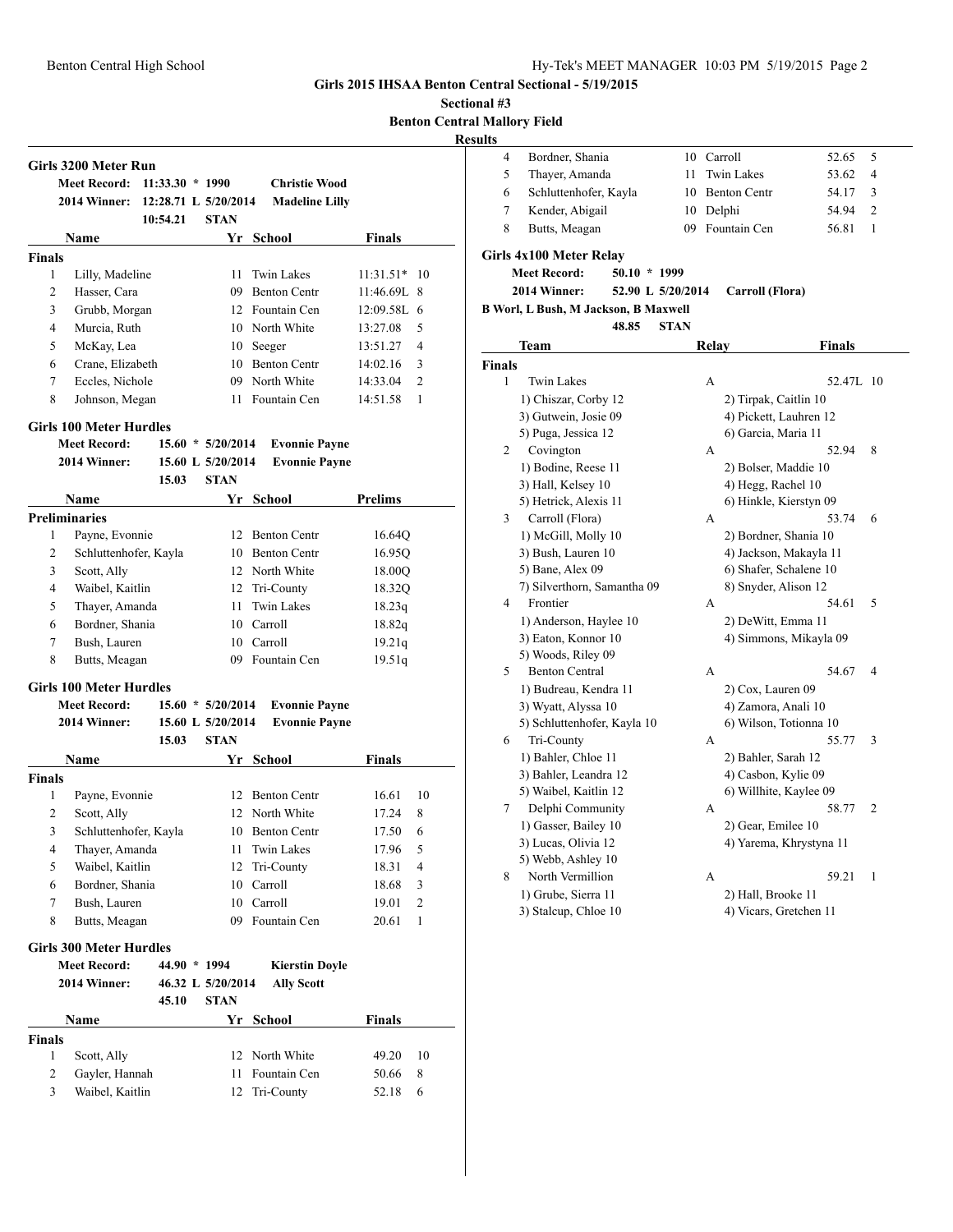**Girls 2015 IHSAA Benton Central Sectional - 5/19/2015**

**Sectional #3**

**Benton Central Mallory Field**

**Results**

|                                                                                                                                                                                                                              |                         |                       |                         |                         | Results                                                                                                                                                                                                                             |                               |                           |                            |                         |
|------------------------------------------------------------------------------------------------------------------------------------------------------------------------------------------------------------------------------|-------------------------|-----------------------|-------------------------|-------------------------|-------------------------------------------------------------------------------------------------------------------------------------------------------------------------------------------------------------------------------------|-------------------------------|---------------------------|----------------------------|-------------------------|
| Girls 4x400 Meter Relay<br><b>Meet Record:</b><br>$4:08.00 * 1987$<br>Larson, Cyr, Cyr, Herre<br>2014 Winner:<br>4:14.56 L 5/20/2014<br><b>Seeger</b><br>L Collins, C Million, C Fowler, R Haussin<br>3:59.04<br><b>STAN</b> |                         |                       |                         |                         | Girls 4x800 Meter Relay<br><b>Meet Record:</b><br>$9:59.27 * 1999$<br>Green, Lemming, McIntosh, Miller<br>2014 Winner: 10:10.55 L 5/20/2014<br><b>Twin Lakes</b><br>G Biggs, K Heiny, P Kneadler, M Lilly<br>9:28.45<br><b>STAN</b> |                               |                           |                            |                         |
|                                                                                                                                                                                                                              | Team                    | Relay                 | <b>Finals</b>           |                         | Team                                                                                                                                                                                                                                |                               | Relay                     | <b>Finals</b>              |                         |
| <b>Finals</b>                                                                                                                                                                                                                |                         |                       |                         |                         | Finals                                                                                                                                                                                                                              |                               |                           |                            |                         |
| $\mathbf{1}$                                                                                                                                                                                                                 | <b>Twin Lakes</b>       | A                     | 4:21.37                 | 10                      | $\mathbf{1}$<br><b>Benton Central</b>                                                                                                                                                                                               |                               | A                         | 10:25.27                   | -10                     |
|                                                                                                                                                                                                                              | 1) Pickett, Lauhren 12  | 2) Gutwein, Josie 09  |                         |                         | 1) Hasser, Cara 09                                                                                                                                                                                                                  |                               |                           | 2) Williams, Delaney 12    |                         |
|                                                                                                                                                                                                                              | 3) Kneadler, Peyton 11  | 4) Lilly, Madeline 11 |                         |                         | 3) Musser, Hayley 10                                                                                                                                                                                                                |                               | 4) Weise, Isabel 09       |                            |                         |
|                                                                                                                                                                                                                              | 5) Chiszar, Corby 12    | 6) Thayer, Amanda 11  |                         |                         | 5) Crane, Elizabeth 10                                                                                                                                                                                                              |                               |                           |                            |                         |
| 2                                                                                                                                                                                                                            | <b>Benton Central</b>   | A                     | 4:24.37                 | 8                       | 2<br>Twin Lakes                                                                                                                                                                                                                     |                               | A                         | 10:42.72                   | - 8                     |
|                                                                                                                                                                                                                              | 1) Weise, Isabel 09     |                       | 2) Williams, Delaney 12 |                         | 1) Biggs, Gabby 10                                                                                                                                                                                                                  |                               | 2) Erwin, Mia 10          |                            |                         |
|                                                                                                                                                                                                                              | 3) Post, Katie 12       |                       | 4) Tompkins, Xerena 10  |                         | 3) Kneadler, Peyton 11                                                                                                                                                                                                              |                               | 4) Lilly, Madeline 11     |                            |                         |
|                                                                                                                                                                                                                              | 5) Budreau, Kendra 11   | 6) Payne, Evonnie 12  |                         |                         | 5) Rios, Jenny 10                                                                                                                                                                                                                   |                               |                           |                            |                         |
| 3                                                                                                                                                                                                                            | North White             | A                     | 4:30.55                 | 6                       | Carroll (Flora)<br>3                                                                                                                                                                                                                |                               | A                         | $11:17.17$ 6               |                         |
|                                                                                                                                                                                                                              | 1) Wiley, Kaylia 11     | 2) Eccles, Darian 12  |                         |                         |                                                                                                                                                                                                                                     | 1) Dreadfulwater, Samantha 12 |                           | 2) Romanski, Jordyn 12     |                         |
|                                                                                                                                                                                                                              | 3) Scott, Ally 12       | 4) Rose, Emily 09     |                         |                         | 3) Conn, Rebekah 10                                                                                                                                                                                                                 |                               | 4) Wright, Macy 10        |                            |                         |
|                                                                                                                                                                                                                              | 5) Carlson, Samantha 10 | 6) Heimlich, Maci 09  |                         |                         | 5) Bossum, Ivy 11                                                                                                                                                                                                                   |                               |                           | 6) Dreadfulwater, Sadie 09 |                         |
|                                                                                                                                                                                                                              | 7) Eccles, Nichole 09   | 8) Ball, Hannah 10    |                         |                         | 7) Bowers, Shari 12                                                                                                                                                                                                                 |                               | 8) Cox, Kaylyn 10         |                            |                         |
| 4                                                                                                                                                                                                                            | Carroll (Flora)         | A                     | 4:35.22                 | 5                       | North White<br>4                                                                                                                                                                                                                    |                               | A                         | 11:26.04                   | - 5                     |
|                                                                                                                                                                                                                              | 1) Bordner, Shania 10   | 2) Worl, Lauren 10    |                         |                         | 1) Ball, Hannah 10                                                                                                                                                                                                                  |                               | 2) Murcia, Ruth 10        |                            |                         |
|                                                                                                                                                                                                                              | 3) Jackson, Makayla 11  |                       | 4) Robinson, Tanya 09   |                         | 3) Eccles, Nichole 09                                                                                                                                                                                                               |                               | 4) Eccles, Darian 12      |                            |                         |
|                                                                                                                                                                                                                              | 5) Romanski, Jordyn 12  | 6) Conn, Rebekah 10   |                         |                         | 5) Heimlich, Maci 09                                                                                                                                                                                                                |                               |                           | 6) Carlson, Samantha 10    |                         |
| 5                                                                                                                                                                                                                            | Fountain Central        | A                     | 4:38.55                 | $\overline{4}$          | 7) Rose, Emily 09                                                                                                                                                                                                                   |                               | 8) Wiley, Kaylia 11       |                            |                         |
|                                                                                                                                                                                                                              | 1) Butts, Meagan 09     | 2) Gayler, Hannah 11  |                         |                         | 5<br>Tri-County                                                                                                                                                                                                                     |                               | A                         | 12:21.82                   | $\overline{4}$          |
|                                                                                                                                                                                                                              | 3) Trusty, Charis 09    | 4) Pigg, Samantha 12  |                         |                         | 1) Ewen, Abigail 11                                                                                                                                                                                                                 |                               |                           | 2) Mussche, Megan 11       |                         |
|                                                                                                                                                                                                                              | 5) Hoffa, Bailey 11     |                       |                         |                         | 3) Melendez, Sadie 12                                                                                                                                                                                                               |                               | 4) Ward, Madison 12       |                            |                         |
| 6                                                                                                                                                                                                                            | Seeger                  | A                     | 4:42.56                 | $\overline{\mathbf{3}}$ | 5) Ewen, Emily 11                                                                                                                                                                                                                   |                               | 6) Misch, Emily 12        |                            |                         |
|                                                                                                                                                                                                                              | 1) Collins, Hannah 09   | 2) Colllins, Lydia 11 |                         |                         | Attica<br>6                                                                                                                                                                                                                         |                               | A                         | 12:34.90                   | $\overline{\mathbf{3}}$ |
|                                                                                                                                                                                                                              | 3) Shipman, Britney 10  |                       | 4) Haussin, Rebecca 12  |                         | 1) Filipiak, Bailey 11                                                                                                                                                                                                              |                               | 2) Day, Shay 11           |                            |                         |
|                                                                                                                                                                                                                              | 5) Hueston, Kennedy 09  | 6) McKay, Lea 10      |                         |                         | 3) Shackelford, Cassie 09                                                                                                                                                                                                           |                               |                           | 4) Shackelford, Savanna 12 |                         |
|                                                                                                                                                                                                                              | 7) Pigman, Alena 10     | 8) Garcia, Shelby 09  |                         |                         | 5) Briles, Layla 09                                                                                                                                                                                                                 |                               |                           | 6) Thompson, Hanna 09      |                         |
| 7                                                                                                                                                                                                                            | Tri-County              | A                     | 4:46.34                 | 2                       | <b>Girls High Jump</b>                                                                                                                                                                                                              |                               |                           |                            |                         |
|                                                                                                                                                                                                                              | 1) Bahler, Sarah 12     | 2) Casbon, Kylie 09   |                         |                         | <b>Meet Record:</b>                                                                                                                                                                                                                 | $5-06.25 * 1981$              | Killion                   |                            |                         |
|                                                                                                                                                                                                                              | 3) Ewen, Abigail 11     | 4) Waibel, Kaitlin 12 |                         |                         | 2014 Winner:                                                                                                                                                                                                                        | 5-02 L 5/20/2014              | <b>Bailey Worl</b>        |                            |                         |
|                                                                                                                                                                                                                              | 5) Melendez, Sadie 12   |                       | 6) Mussche, Megan 11    |                         |                                                                                                                                                                                                                                     | <b>STAN</b><br>5-04.00        |                           |                            |                         |
|                                                                                                                                                                                                                              | 7) Ewen, Emily 11       | 8) Ward, Madison 12   |                         |                         | Name                                                                                                                                                                                                                                |                               | Yr School                 | <b>Finals</b>              |                         |
| 8                                                                                                                                                                                                                            | Delphi Community        | A                     | 4:59.55                 | -1                      |                                                                                                                                                                                                                                     |                               |                           |                            |                         |
|                                                                                                                                                                                                                              | 1) Gasser, Bailey 10    |                       | 2) Yarema, Khrystyna 11 |                         | <b>Finals</b>                                                                                                                                                                                                                       |                               |                           |                            |                         |
|                                                                                                                                                                                                                              | 3) Kender, Abigail 10   |                       | 4) McSwain, Madison 10  |                         | Payne, Evonnie<br>$\mathbf{1}$                                                                                                                                                                                                      |                               | 12 Benton Centr           | 5-02.00L 10                |                         |
|                                                                                                                                                                                                                              | 5) Webb, Ashley 10      |                       | 6) Holliday, Charlie 12 |                         | $\overline{2}$<br>Schluttenhofer, Kayla                                                                                                                                                                                             |                               | <b>Benton Centr</b><br>10 | 5-01.00                    | 8                       |
|                                                                                                                                                                                                                              |                         |                       |                         |                         | 3<br>Anderson, Haylee                                                                                                                                                                                                               |                               | 10<br>Frontier            | 4-10.00                    | - 6                     |
|                                                                                                                                                                                                                              |                         |                       |                         |                         | Worl, Lauren<br>$\overline{4}$                                                                                                                                                                                                      |                               | Carroll<br>10             | J4-10.00                   | 5                       |
|                                                                                                                                                                                                                              |                         |                       |                         |                         | 5<br>Colllins, Lydia                                                                                                                                                                                                                |                               | 11 Seeger                 | 4-08.00                    | 3.5                     |

|   | 3) Kneadler, Peyton 11        |   | 4) Lilly, Madeline 11      |                |  |
|---|-------------------------------|---|----------------------------|----------------|--|
|   | 5) Rios, Jenny 10             |   |                            |                |  |
| 3 | Carroll (Flora)               | А | 11:17.17                   | 6              |  |
|   | 1) Dreadfulwater, Samantha 12 |   | 2) Romanski, Jordyn 12     |                |  |
|   | 3) Conn, Rebekah 10           |   | 4) Wright, Macy 10         |                |  |
|   | 5) Bossum, Ivy 11             |   | 6) Dreadfulwater, Sadie 09 |                |  |
|   | 7) Bowers, Shari 12           |   | 8) Cox, Kaylyn 10          |                |  |
| 4 | North White                   | A | 11:26.04                   | 5              |  |
|   | 1) Ball, Hannah 10            |   | 2) Murcia, Ruth 10         |                |  |
|   | 3) Eccles, Nichole 09         |   | 4) Eccles, Darian 12       |                |  |
|   | 5) Heimlich, Maci 09          |   | 6) Carlson, Samantha 10    |                |  |
|   | 7) Rose, Emily 09             |   | 8) Wiley, Kaylia 11        |                |  |
| 5 | Tri-County                    | A | 12:21.82                   | $\overline{4}$ |  |
|   | 1) Ewen, Abigail 11           |   | 2) Mussche, Megan 11       |                |  |
|   | 3) Melendez, Sadie 12         |   | 4) Ward, Madison 12        |                |  |
|   | 5) Ewen, Emily 11             |   | 6) Misch, Emily 12         |                |  |
| 6 | Attica                        | A | 12:34.90                   | 3              |  |
|   | 1) Filipiak, Bailey 11        |   | 2) Day, Shay 11            |                |  |
|   |                               |   |                            |                |  |

5 Tirpak, Caitlin 10 Twin Lakes 4-08.00 3.5 7 Collins, Hannah 09 Seeger 4-06.00 2 8 Simmons, Mikayla 09 Frontier 4-04.00 1